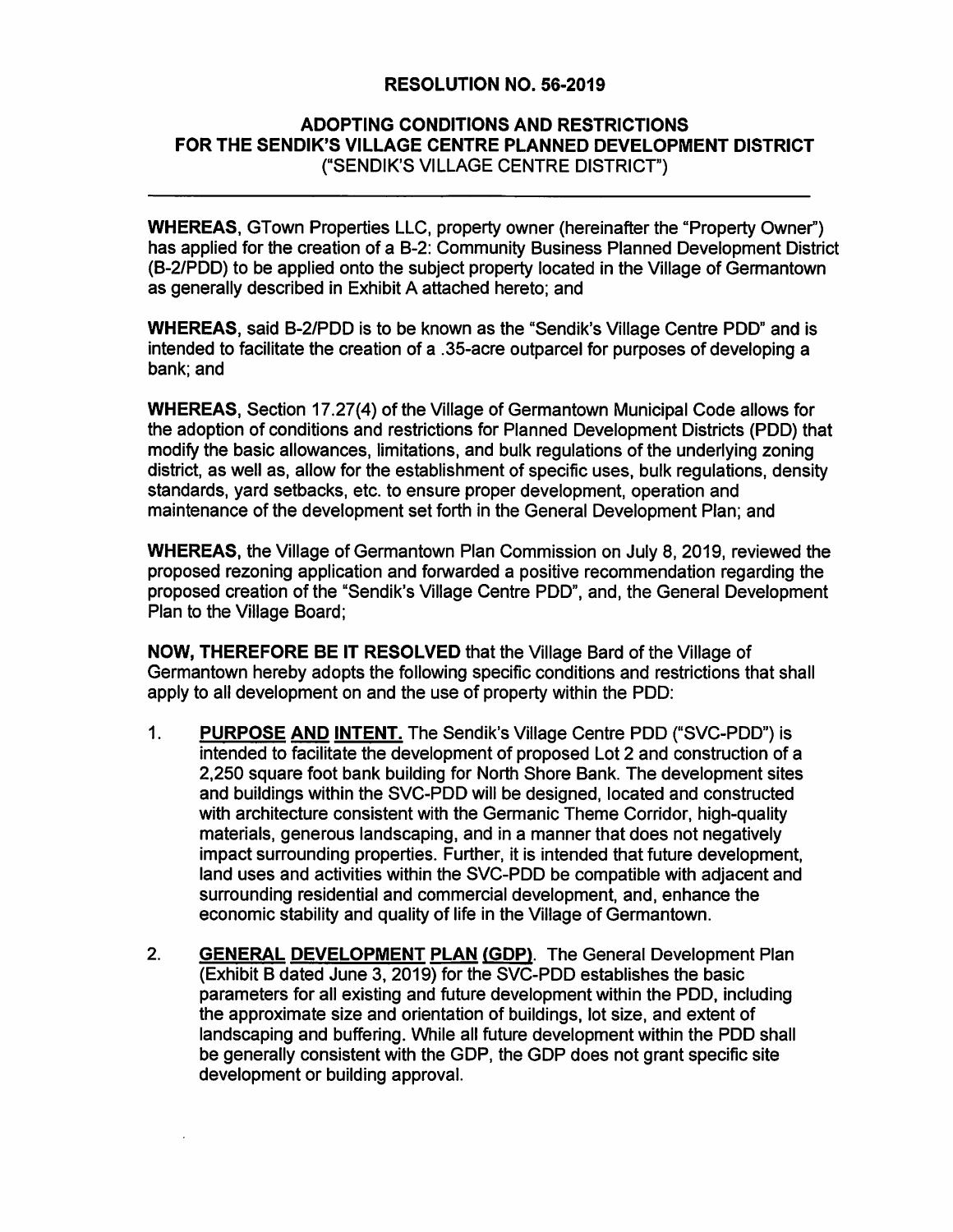Sendik's Village Centre Planned Development District (POD) Resolution No. 56-2019 Page 2 of 5

- 3. **SITE PLAN APPROVAL REQUIRED.** Detailed Site Development and Building Plans shall be prepared and submitted to the Village Plan Commission for review and approval prior to the issuance of any building permit(s) consistent with the requirements of Sections 17.43 and 17.27(5) through (7) of the Zoning Code. Proposed modifications and/or revisions to the GDP shall be reviewed consistent with Section 17.27(9) of the Zoning Code.
- 4. **SITE DEVELOPMENT AND BUILDING REQUIREMENTS.** Except as set forth below, all site development and buildings shall be constructed in accordance with the lot, building and other applicable bulk requirements set forth in the underlying B-2: Community Business Zoning District and other applicable Zoning Code regulations:
	- a. LOT AND BUILDING REQUIREMENTS
		- i. Lot Area (minimum) 0.35 acres<br>ii. Lot Width (minimum) 130 feet
		- ii. Lot Width (minimum)
		- iii. Lot Frontage (minimum) 130 feet
		- iv. Principal & Accessory Building Setbacks (minimum)
			- 1. Front/Street yard 50 feet
			- 2. Side yard 20 feet
			- 3. Rear yard 5 feet
			-
		- v. Building Height (maximum) 1. Principal Building
		- vi. Parking Setbacks (minimum)
			- 1. Front/Street yard 2 feet
			-
			- 2. Side yard 2 feet<br>
			2. Rear vard 2 feet 3. Rear yard
	- b. The six (6) parking stalls located east of the drive-thru and the two (2) parking stalls located directly south of the proposed building along the Mequon Road street frontage shall be removed and replaced with landscaping.
	- c. The applicant shall submit building plans that have an enhanced Germanic theme architecture and exterior materials in keeping with the surrounding environment.
- 5. **APPLICABILITY OF MUNICIPAL CODE.** Unless otherwise set forth herein, all other applicable zoning and development regulations contained in the Germantown Municipal Code (e.g. Shoreland-Wetland Zoning, Floodplain Zoning, Subdivision) shall apply to development and land use within the SVC-PDD. In the event a requirement, restriction or limitation set forth herein conflicts with a similar requirement, restriction or limitation found in another section of the Municipal Code, the most stringent requirement, restriction or limitation shall apply.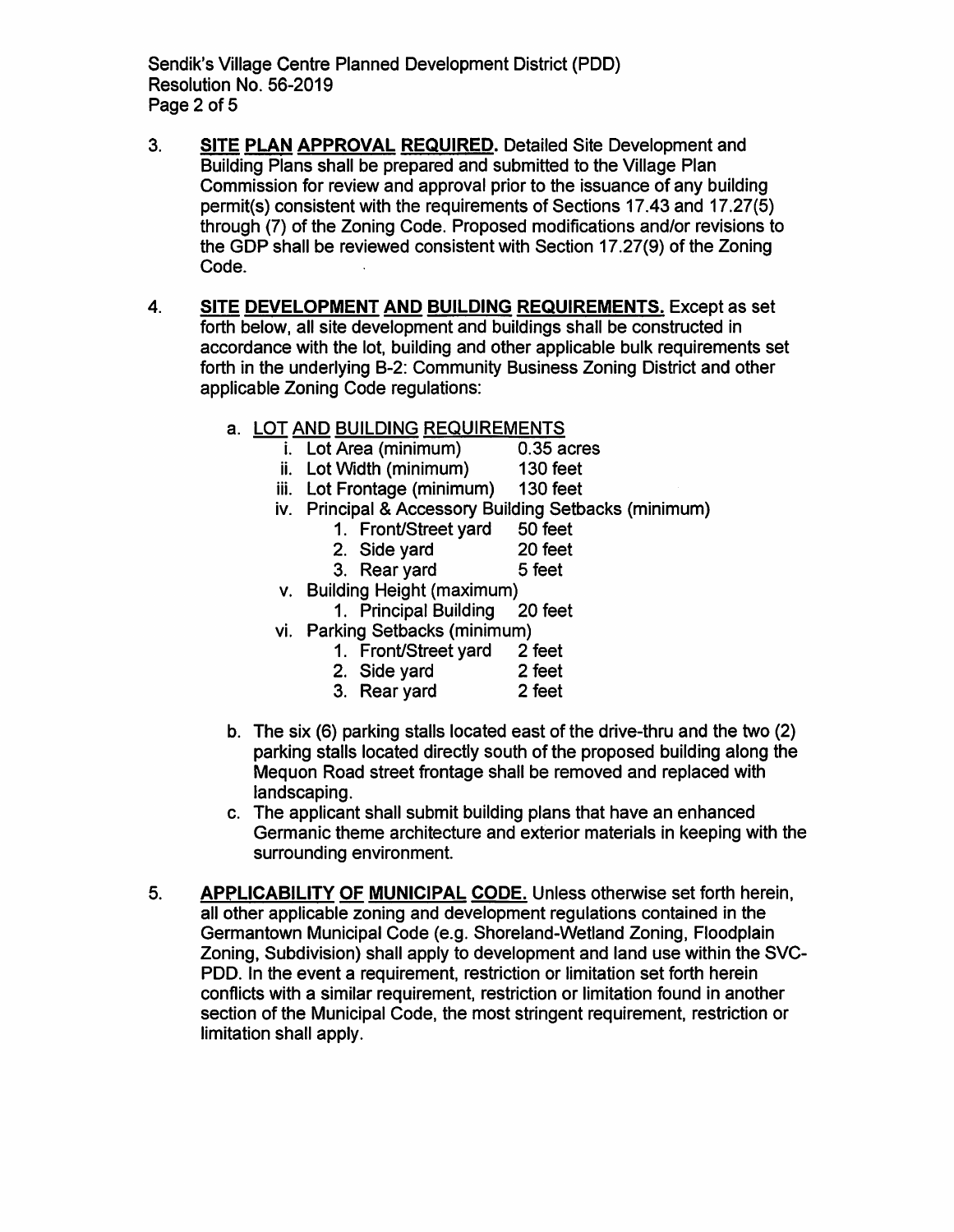Sendik's Village Centre Planned Development District (POD) Resolution No. 56-2019 Page 3 of 5

6. **SIGNAGE.** The use of trailers, cars, trucks, vans, or other motor vehicles for purposes of displaying advertising or permanent or temporary signage for any purpose within the SVC-PDD that is not consistent with and permitted under Section 17.46 of the Zoning Code is prohibited.

Adopted:

<u>Trustee Myers</u>

Vote: **Ayes: 7** Nays: <u>1</u>

Dean M. Wolter, Village President

ATTEST:

Deanna Braunschweig

Village Clerk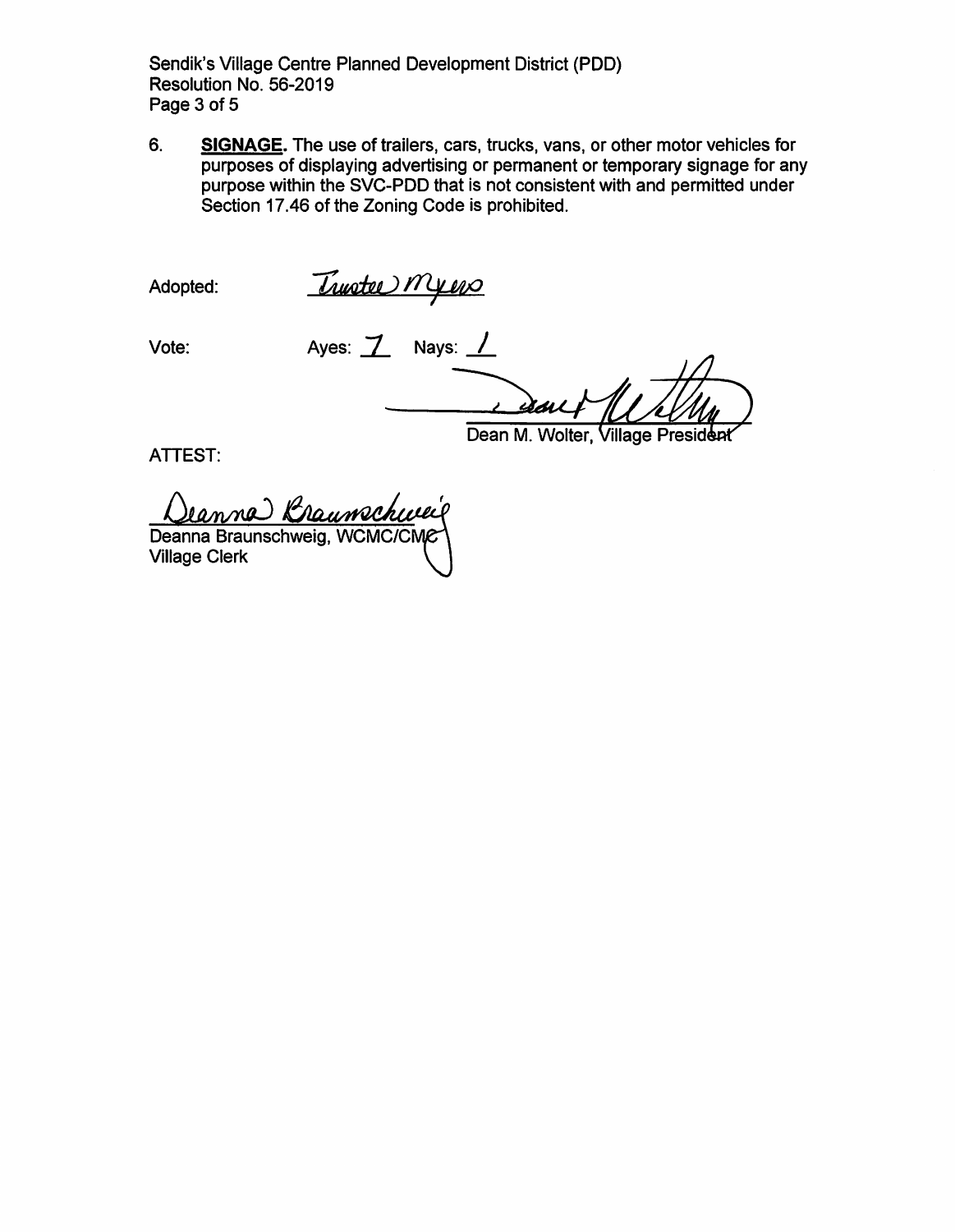## **EXHIBIT A**

## **Sendik's Village Centre District (PDD} Boundary Legal Description**

PARCEL 1:

Parcel 1 of Certified Survey Map No. 5098, recorded on May 13, 1999, in Volume 35 of Certified Survey Maps on Pages 246-250, as Document No. 824738 and being a redivision of Parcels 1 and 3 of Certified Survey Map No. 2680, being a part of the southeast 1/4 of the Southeast 1/4 of Section 22, Town 9 North, Range 20 East, in the Village of Germantown, Washington County, State of Wisconsin.

#### PARCEL 2:

A non-exclusive easement for the benefit of Parcel 1 as created by Declaration of Easement recorded in Volume 1145 of Records, on Page 487, as Document No. 586057 and as amended by Amendment to the Declaration of Easements recorded in Volume 1243 of Records, on Page 37, as Document No. 614885.

### PARCEL 3:

A non-exclusive easement for the benefit of Parcel 1 as created in Parking Easement Agreement executed by and between Decade 80-1 Ltd., a limited partnership, and McDonald's Corporation, dated October 12, 1992 and recorded on October 15, 1992, in Volume 1243 of Records, on Page 47, as Document No. 614886.

Property Address: N112 W15800 Mequon Road, Germantown, WI Tax Key No.: GTNV 224-974